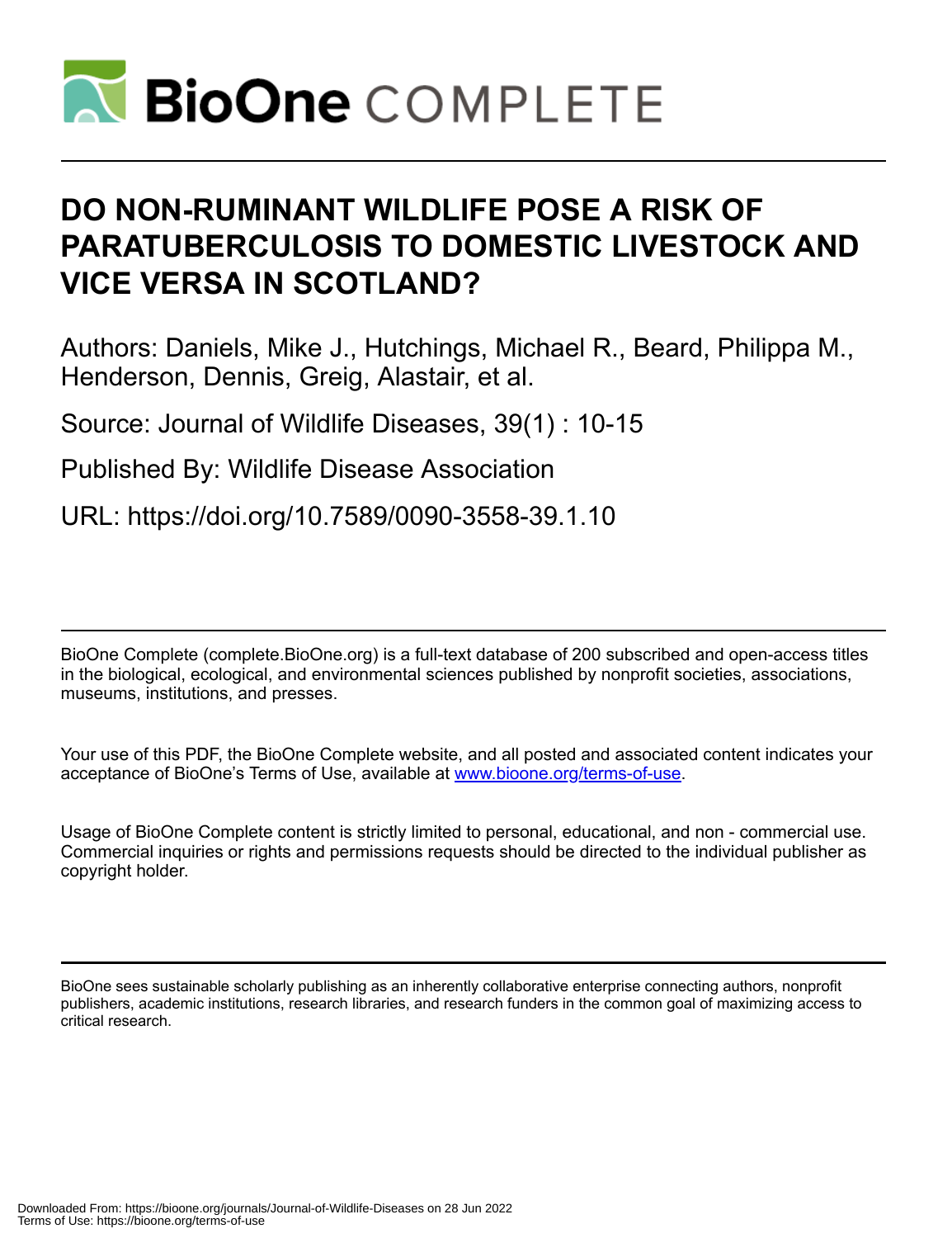# **DO NON-RUMINANT WILDLIFE POSE A RISK OF PARATUBERCULOSIS TO DOMESTIC LIVESTOCK AND VICE VERSA IN SCOTLAND?**

## **Mike J. Daniels,**1,4 **Michael R. Hutchings,**1,5,6 **Philippa M. Beard,**2,3 **Dennis Henderson,**<sup>1</sup> **Alastair Greig,**<sup>1</sup> **Karen Stevenson,**<sup>2</sup> **and J. Michael Sharp**<sup>2</sup>

<sup>1</sup> Scottish Agricultural College, West Mains Road, Edinburgh, EH9 3JG, UK

<sup>2</sup> Moredun Research Institute, International Research Centre, Pentlands Science Park, Bush Loan, Penicuik, Midlothian, EH26 0PZ, UK

<sup>3</sup> Current address: Department of Microbiology and Immunology, Cornell University, Ithaca, New York 14853, USA

<sup>4</sup> Current address: Macaulay Institute, Craigiebuckler, Aberdeen, AB15 8QH, UK

<sup>5</sup> Current address: Animal Nutrition & Health Department, Animal Biology Division, Scottish Agricultural College,

Bush Estate, Penicuik EH26 0PH, UK

<sup>6</sup> Corresponding author (email: m.hutchings@ed.sac.ac.uk)

ABSTRACT: Paratuberculosis (Johne's disease) was long considered only a disease of ruminants. Recently non-ruminant wildlife species have been shown to harbor *Mycobacterium avium* subsp. *paratuberculosis,* the causative organism of paratuberculosis. We review the known non-ruminant wildlife host range of *M. avium* subsp. *paratuberculosis* and consider their role in the epidemiology of paratuberculosis in domestic ruminant livestock. *Mycobacterium avium* subsp. *paratuberculosis* has been isolated from lagomorph, canid, mustelid, corvid, and murid species. In agricultural environments domestic ruminants may contact wildlife and/or their excreta when grazing or feeding on farm-stored feed contaminated with wildlife feces, opening up the possibility of inter-species transmission. Of the wildlife species known to harbor *M. avium* subsp. *paratuberculosis* in Scotland, the rabbit is likely to pose the greatest risk to grazing livestock. Paratuberculosis in domestic ruminants is a notoriously difficult disease to control; the participation of non-ruminant wildlife in the epidemiology of the disease may partially account for this difficulty.

*Key words:* Johne's disease, *Mycobacterium avium* subsp. *paratuberculosis,* non-ruminant wildlife, paratuberculosis, transmission.

#### **INTRODUCTION**

Paratuberculosis (Johne's disease) is a chronic enteritis caused by *Mycobacterium avium* subsp. *paratuberculosis.* Paratuberculosis was long considered a disease only of domestic and wild ruminants. The known host range of *M. avium* subsp. *paratuberculosis* recently has been extended to include non-ruminant wildlife species. The significance of paratuberculosis in non-ruminant wildlife populations has yet to be assessed and their potential role in the epidemiology of disease in domestic livestock is currently being investigated. Here we review the bacteriologic, pathologic, and epidemiologic features of paratuberculosis in non-ruminant wildlife and consider the potential for inter-species disease transmission in agricultural environments in Scotland (UK).

#### **PARATUBERCULOSIS IN WILDLIFE**

Natural paratuberculosis in wild ruminants has been well documented, for ex-

ample in bighorn sheep (*Ovis canadensis*), tule elk (*Cervus elaphus nannodes*), whitetailed deer (*Odocoileus virginianus*), and bison (*Bison bison*) in the USA (Williams et al., 1979; Jessup et al., 1981; Chiodini and Van Kruiningen, 1983; Cook et al., 1997; Buergelt et al., 2000); roe deer (*Capreolus capreolus*) and red deer (*Cervus elaphus*) in Scotland (Sharp et al., 1995); and red deer and ibex (*Capra ibex*) in Italy (Ferroglio et al., 2000; Nebbia et al., 2000). Only recently has the natural occurrence of paratuberculosis in non-ruminant wildlife been described. A suspected isolation of *M. avium* subsp. *paratuberculosis* was first reported from a European brown hare (*Lepus europaeus*) in England (Matthews and Sargent, 1977) although the organism responsible was not fully characterized. Lesions attributed to paratuberculosis were subsequently described in a wild rabbit (*Oryctolagus cuniculus*) from Scotland (Angus, 1990). More re-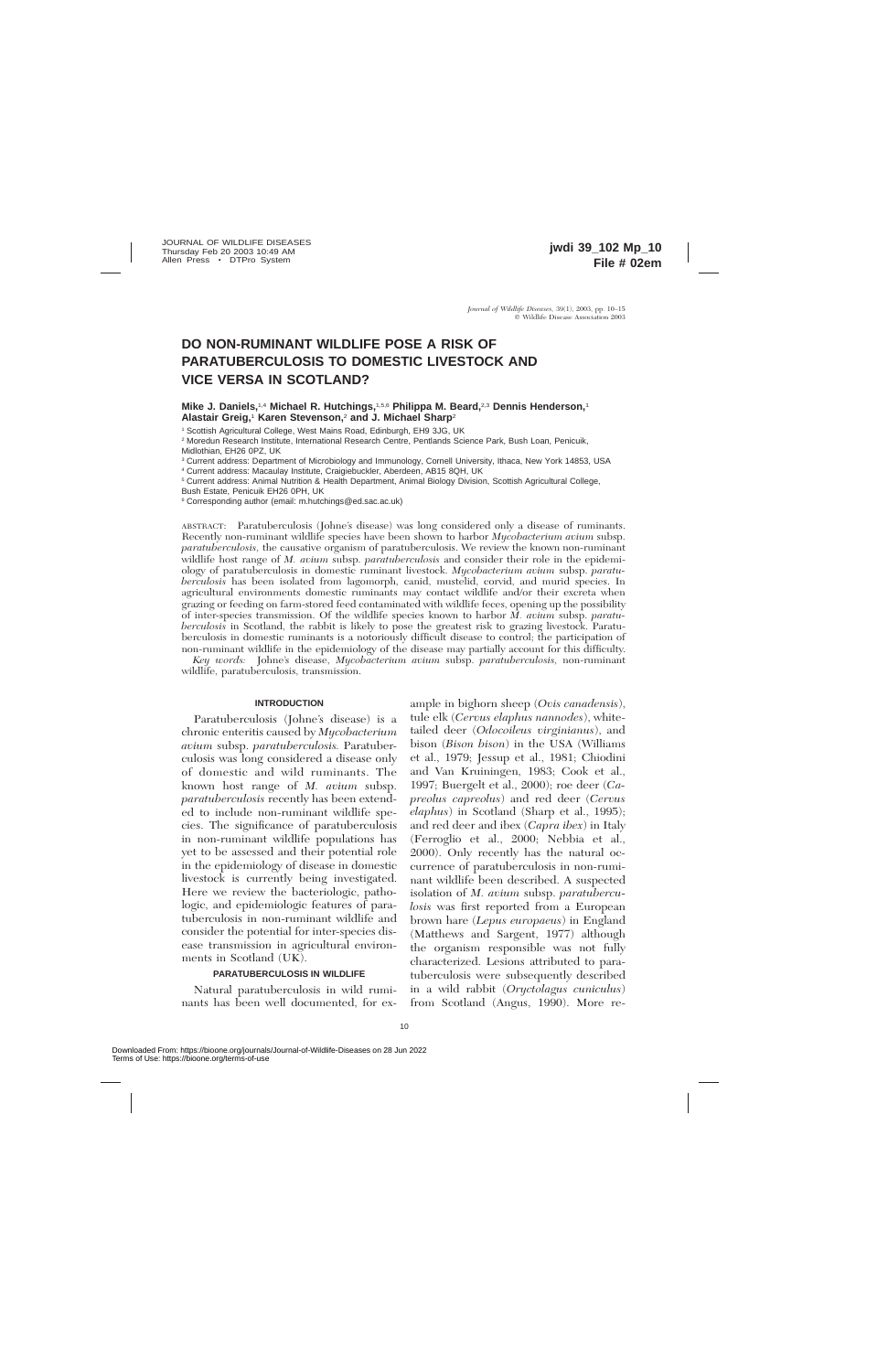cently, presence of *M. avium* subsp. *paratuberculosis* was confirmed by the polymerase chain reaction (PCR) based species-specific IS900 insertion sequence detection method (Vary et al., 1990) in three surveys of rabbits from farms in the east of Scotland with a history of paratuberculosis in ruminant livestock (Greig et al., 1997, 1999; Beard et al., 2001b). Histopathologic changes varied from mild to severe (Beard et al., 2001b).

Following isolation of *M. avium* subsp. *paratuberculosis* in rabbits, studies were extended to other wildlife species on farms with a history of paratuberculosis in livestock. *Mycobacterium avium* subsp*. paratuberculosis* was isolated from foxes (*Vulpes vulpes*) and stoats (*Mustela erminea*) (Beard et al., 1999) and subsequently from weasels (*Mustela nivalis*), badgers *(Meles meles*), wood mice (*Apodemus sylvaticus*), rats (*Rattus norvegicus*), brown hares, jackdaws (*Corvus monedula*), rooks (*Corvus frugilegus*), and crows (*Corvus corone*) (Beard et al., 2001a).

Significance of *M. avium* subsp. *paratuberculosis* in non-ruminant wildlife is largely unknown. In wild ruminants, gross lesions and clinical signs are similar to those in infected cattle and sheep and the disease may be fatal (Williams et al., 1979; Buergelt et al., 2000). In contrast, mild lesions have been reported in non-ruminant wildlife. In rabbits, one study described thickened intestines and enlarged lymph nodes in three (10%) of 33 animals (Greig et al., 1997), while examination of a further 110 rabbits produced positive cultures from 17 and microscopic lesions in 18 rabbits (Beard et al., 2001b).

In foxes and stoats, *M. avium* subsp. *paratuberculosis* was isolated from samples of intestines and mesenteric lymph nodes. Histopathologic changes similar to those described in ruminants with subclinical paratuberculosis were noted in these tissues. These changes were more subtle than those seen in either advanced ruminant paratuberculosis or severely infected rabbits (Beard et al., 2001a, b). In crows,

rooks, jackdaws, rats, wood mice, and hares, *M. avium* subsp. *paratuberculosis* was isolated from intestinal and lymphoid tissue with few or no microscopic lesions (Beard et al., 2001b). The findings of Beard et al. (2001a) make it clear that nonruminant species can harbor *M. avium* subsp. *paratuberculosis* and that the natural host range is far greater than previously thought.

Transmission of paratuberculosis in livestock is believed to occur mainly through the fecal–oral route (Clarke, 1997), i.e., through ingestion of infected feces or fecal contaminated feed. Below we detail types of contact between wildlife and domestic ruminant livestock that may represent routes of disease transmission.

#### **POTENTIAL TRANSMISSION ROUTES TO WILDLIFE**

Isolation of *M. avium* subsp. *paratuberculosis* from non-ruminant wild species on farms with paratuberculosis in livestock, suggests that interspecies transmission may occur between livestock and non-ruminant wildlife. Interspecies transmission has been demonstrated experimentally; rabbits were infected with a bovine strain of *M. avium* subsp. *paratuberculosis* (Mokresh and Butler, 1990). Sheep and feral goats became infected after sharing grazing pasture with cattle infected with paratuberculosis (Ris et al., 1987, 1988). Given that clinically infected cattle and sheep shed in excess of 108 bacilli per gram of feces (Cranwell, 1997; Whittington et al., 2000), it is likely that wild herbivores such as rabbits or hares sharing pasture with infected cattle could pick up bacteria through the ingestion of fecal contaminated vegetation.

Based on a sample of 20 farms across Scotland, Greig et al. (1999) found a statistically significant relationship between farms with previous or current paratuberculosis in cattle and the presence of paratuberculosis in rabbits. Furthermore, on the basis of genetic typing, no differences were found between the strains of *M. av-*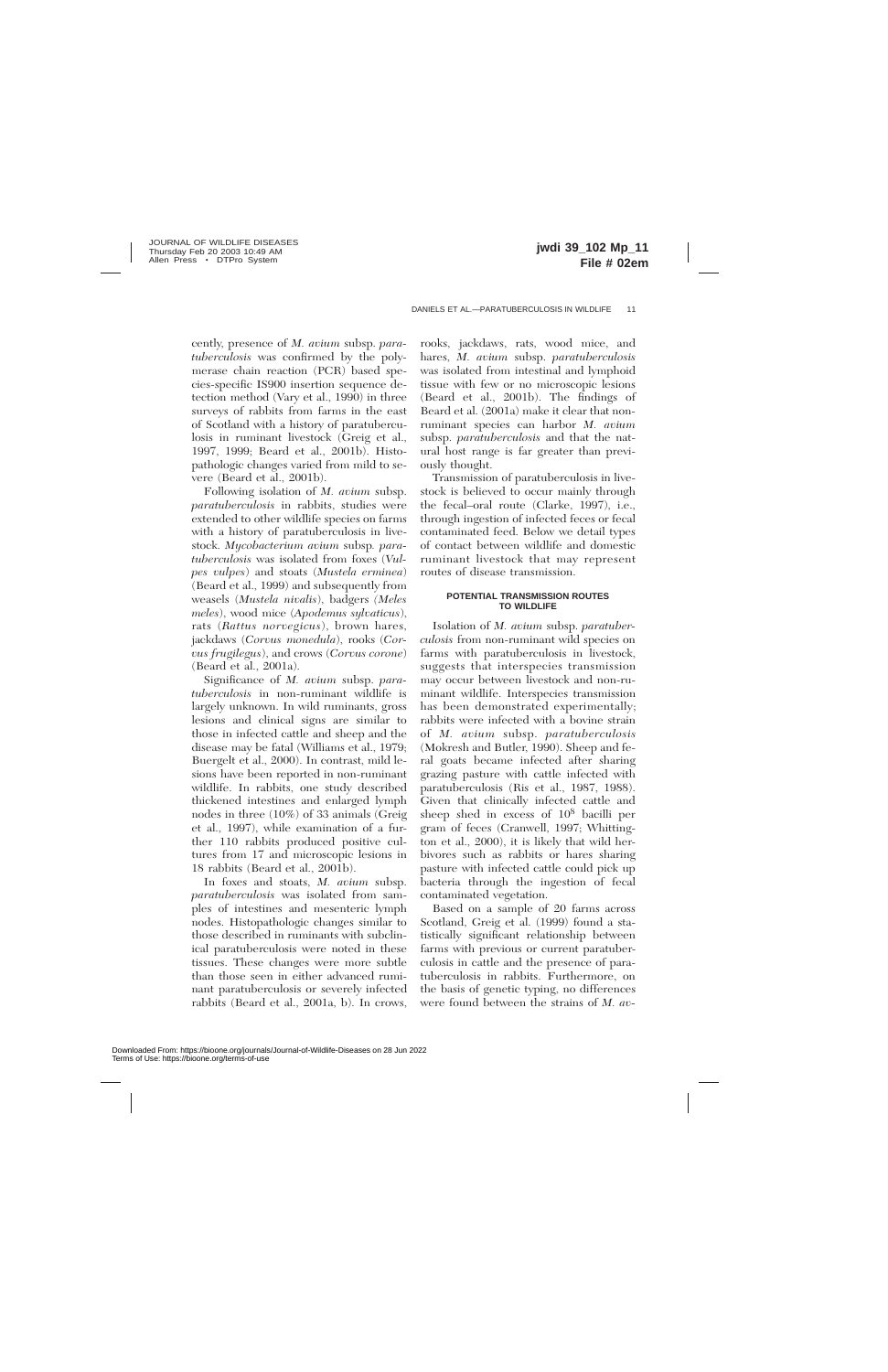*ium* subsp. *paratuberculosis* isolated from rabbits and cattle, suggesting that transmission between the species had occurred (Greig et al., 1999).

Isolation of *M. avium* subsp. *paratuberculosis* in granivorous or omnivorous rodents is more likely to be explained by their presence in buildings housing infected livestock than from fecal contaminated pasture (Beard et al., 2001a). Indeed all rodents from which *M. avium* subsp. *paratuberculosis* was isolated were caught in buildings which housed cattle, whereas those captured in adjacent field margins or woodland were negative on culture (Daniels and Hutchings, unpubl. data). Rodents may become infected through scavenging livestock feed on floors contaminated with livestock feces.

Carnivores, such as stoats, foxes, and weasels may become infected with *M. avium* subsp. *paratuberculosis* through ingestion of infected prey. *Mycobacterium avium* subsp. *paratuberculosis* was isolated from mesenteric lymph nodes and intestinal tissue of infected rabbits (Greig et al., 1997, 1999). Foxes, stoats, and weasels ingest entire rodents and a sufficient proportion of rabbit carcasses to include potentially infected lymph or intestine tissue. Lagomorphs and small rodents form the majority of the diet of foxes, stoats, and weasels in Scotland (Harris and Lloyd, 1991; King, 1991a, 1991b; Leckie et al., 1998).

That predation is a mode of transmission to carnivores is further suggested by the higher prevalence in predator compared to prey species. The overall prevalence in predators was 62% (23/27 foxes, 17/37 stoats, and 2/4 weasels) compared to 10% for prey species (14/83 rabbits, 3/35 rats, and 3/88 wood mice). Transmission of pathogens through predation has been reported and is explained by carnivores' higher trophic level in the food chain (e.g., Zarnke et al., 2000).

At least part of the diet of predators and a large part of the diet of corvids may consist of scavenging potentially infected prey carcasses (Mason and Macdonald, 1995). Therefore, scavenging may constitute an additional mode of paratuberculosis transmission. Corvids also feed in buildings housing livestock and prey on invertebrates associated with livestock pasture.

# **POTENTIAL TRANSMISSION ROUTES FROM WILDLIFE TO LIVESTOCK**

The high prevalence of paratuberculosis in some non-ruminant wildlife species and their interaction with susceptible ruminant livestock raises the possibility that they play a role in the epidemiology of the disease in domestic livestock. The risks of transmission from wildlife to livestock have been raised frequently, but they are difficult to prove in the field mainly due to the long incubation period of the disease and the difficulty in excluding other potential sources of infection (Williams et al., 1979; Chiodini and Van Kruiningen, 1983; Greig et al., 1997; Beard et al., 1999, 2001a, b; Ferroglio et al., 2000).

Experimentally, calves were infected with a *M. avium* subsp. *paratuberculosis* strain from a wild rabbit (Beard et al., 2001c). Also, a study of four farms in Scotland with a history of paratuberculosis in wild rabbits and domestic livestock found that infected rabbits excreted up to  $4\times10^6$ colony forming units per gram of feces, implying that the ingestion of sward contaminated with just one or two infected rabbit fecal pellets would theoretically be sufficient to constitute an infective dose (Hutchings et al., in press a). Rabbits utilize improved agricultural pastures for grazing and for burrows at high density and thus these pastures become contaminated with their feces (Daniels et al., in press). Rates of contamination of agricultural pastures on the same four farms was 7,357 rabbit fecal pellets/ha/day (Hutchings et al., in press a). Domestic ruminants grazing fecal contaminated pasture is a common route of intra- and inter-species disease transmission (Hutchings et al., in press b). Cattle do not avoid grazing rabbit fecal contaminated pasture (Daniels et al.,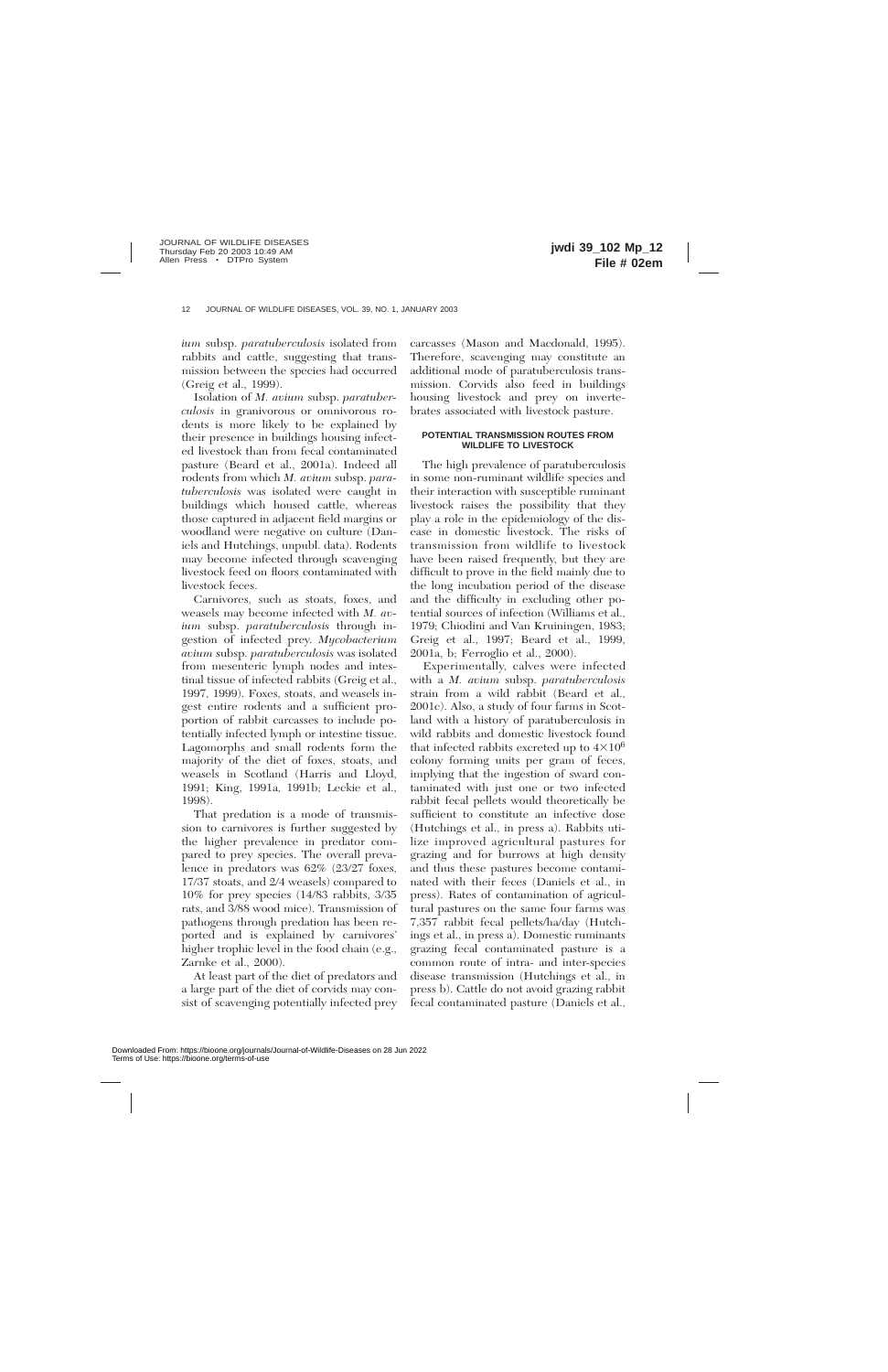2001), unlike the avoidance behavior they show towards their own feces (Bao et al., 1998) and carnivore feces (Hutchings and Harris, 1997). Therefore, in Scotland the combination of high prevalence and level of infection in rabbits and their feces, high levels of fecal contamination of agricultural pastures by rabbits, and the lack of avoidance by cattle to grazing pastures contaminated with rabbit feces, suggests that rabbits represent a risk of *M. avium* subsp. *paratuberculosis* transmission to grazing domestic livestock. This risk from rabbits is likely to be greatest for the more susceptible young livestock (Sweeney, 1996).

Livestock may also be at risk of infection from feed contaminated with wildlife feces (Daniels and Hutchings, 2001). Beard et al. (2001a) obtained positive cultures from feces of rats and wood mice captured in buildings housing livestock and/or livestock feed. Significant quantities of rodent feces may contaminate livestock feed stored on the ground in farm buildings (with a mean of 80 fecal pellets per  $m<sup>2</sup>$  of stored feed deposited per mo). Livestock presented with feed contaminated with rodent feces ingest a high proportion (up to 100%) of the feces encountered (Daniels and Hutchings, 2001), suggesting that this also represents a potential mode of transmission. However, to date disease prevalence recorded in rodent species is low relative to rabbits and their predators.

The importance of carnivores as wildlife hosts of paratuberculosis is more likely to be indirect, because livestock are unlikely to come into contact with large amounts of their feces. Corvids, on the other hand, may occur on farms at relatively high densities and so cannot be ruled out as a source of infection for domestic livestock. Perhaps more importantly infected carnivores and corvids could theoretically transport *M. avium* subsp. *paratuberculosis* over far greater distances than prey species. For example, in the east of Scotland the home range size of rabbits is 6.3 ha (Hulbert et al., 1996) but 4,000 ha for foxes (Harris and Lloyd, 1991). Predators and scavengers of rabbits may thus play a role in the spatial spread of the disease.

Paratuberculosis in domestic livestock populations is a notoriously difficult disease to control (Stabel, 1998). Non-ruminant wildlife hosts of *M. avium* subsp. *paratuberculosis* may partially account for these difficulties. We are at an early stage in understanding the role of wildlife in the ecology of paratuberculosis. For example, the relative force of infection of *M. avium* subsp. *paratuberculosis* from wildlife to domestic livestock and vice versa is currently unknown. This review has highlighted the potential for non-ruminant wildlife to play a role in the ecology of paratuberculosis. However, further research effort is needed if we are to quantify that role. Specifically, in relation to wildlife, further studies are needed to determine the dynamics of disease in wildlife populations and particularly whether any non-ruminant wildlife species represent true reservoirs of disease.

#### **CONCLUSIONS**

The recent findings of a wide host range of *M. avium* subsp. *paratuberculosis* among non-ruminant wildlife species on farms with paratuberculosis in livestock has important implications for an understanding of the disease, both in wildlife and in livestock. Potential transmission routes to wildlife include predation, scavenging, and sympatry with infected livestock. Conversely, transmission to livestock from non-ruminant wildlife could be a factor in the epidemiology of paratuberculosis, with important implications with respect to attempted control or eradication of the disease. All current evidence from Scotland suggests that, of the wildlife species known to harbor *M. avium* subsp. *paratuberculosis,* the rabbit poses the greatest risk of transmission to domestic livestock.

### **ACKNOWLEDGMENTS**

This work was supported by a grant from the Scottish Executive Environment and Rural Af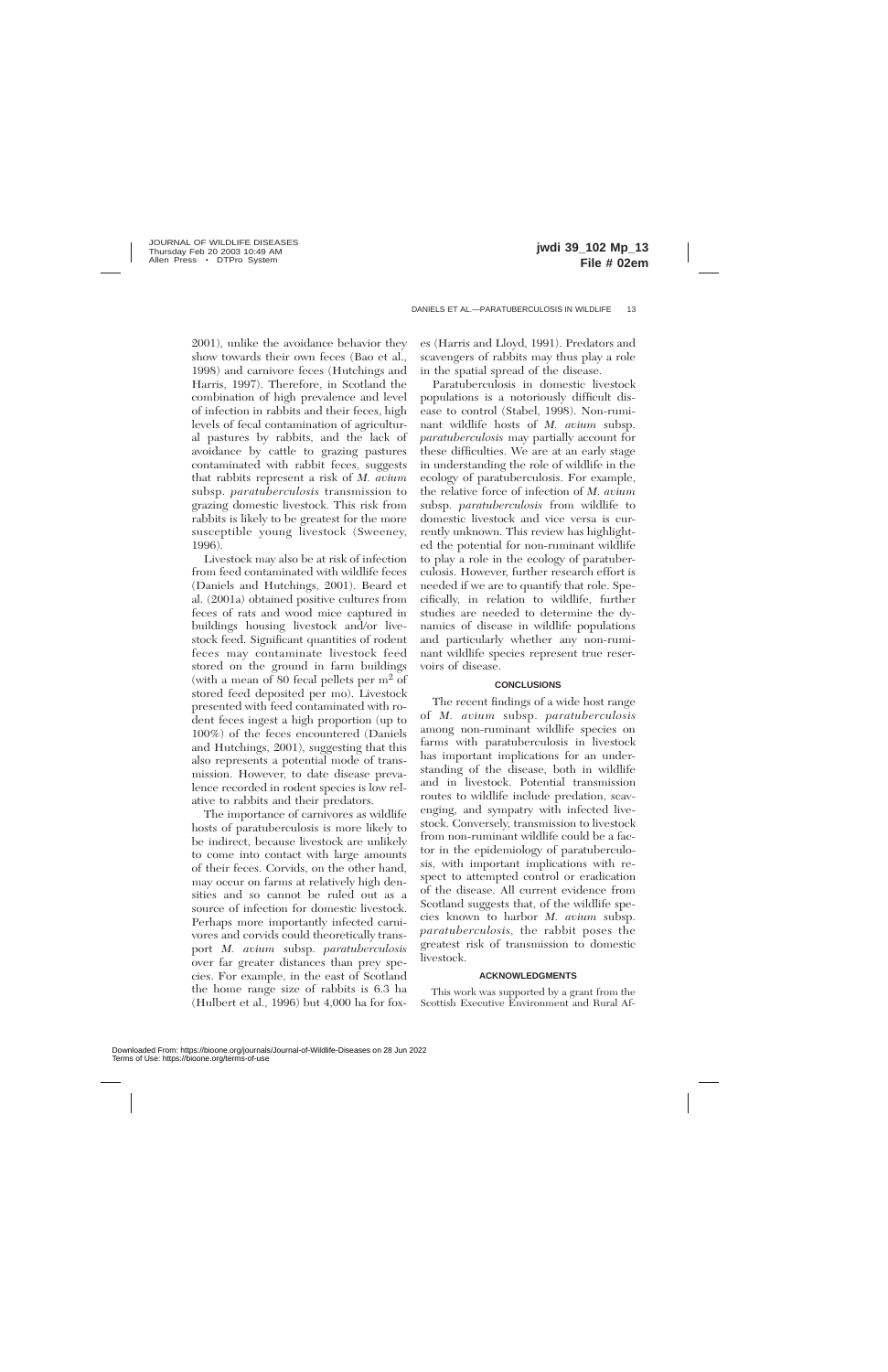fairs Department (SEERAD). MRH receives support from a SEERAD Senior Research Fellowship.

#### **LITERATURE CITED**

- ANGUS, K. 1990. Intestinal lesions resembling paratuberculosis in a wild rabbit (*Oryctolagus cuniculus*). Journal of Comparative Pathology 103: 22– 23.
- BAO, J., P. S. GILLER, AND G. STAKELUM. 1998. Selective grazing by dairy cows in the presence of dung and the defoliation of tall grass dung patches. Animal Science 66: 65–73.
- BEARD, P. M., D. HENDERSON, M. J. DANIELS, A. PI-RIE, D. BUXTON, A. GREIG, M. R. HUTCHINGS, I. MCKENDRICK, S. RHIND, K. STEVENSON, AND J. M. SHARP. 1999. Evidence of paratuberculosis in fox (*Vulpes vulpes*) and stoat (*Mustela erminea*). The Veterinary Record 145: 612–613.
- , M. J. DANIELS, D. HENDERSON, A. PIRIE, K. RUDGE, D. BUXTON, S. RHIND, A. GREIG, M. R. HUTCHINGS, I. MCKENDRICK, K. STEVENSON, AND J. M. SHARP. 2001a. Paratuberculosis infection of non-ruminant wildlife in Scotland. Journal of Clinical Microbiology 39: 1517–1521.
- , P. M., S. RHIND, D. BUXTON, D. HENDER-SON, M. J. DANIELS, A. PIRIE, K. RUDGE, A. GREIG, M. R. HUTCHINGS, K. STEVENSON, AND J. M. SHARP. 2001b. Natural paratuberculosis infection in rabbits in Scotland. Journal of Comparative Pathology 124: 290–299.
- , K. STEVENSON, A. PIRIE, K. RUDGE, D. BUX-TON, S. M. RHIND, M. C. SINCLAIR, L. A. WILD-BLOOD, AND J. M. SHARP. 2001c. Experimental paratuberculosis in calves following inoculation with a rabbit isolate of *Mycobacterium avium* subsp. *paratuberculosis.* Journal of Clinical Microbiology 39: 3080–3084.
- BUERGELT, C. D., A. W. LAYTON, P. E. GINN, M. TAY-LOR, J. M. KING, P. L. HABECKER, E. MAULDIN, R. WHITLOCK, C. ROSSITER, AND M. T. COLLINS. 2000. The pathology of spontaneous paratuberculosis in the North American bison (*Bison bison*). Veterinary Pathology 37: 428–438.
- CHIODINI, R. J., AND H. J. VAN KRUININGEN. 1983. Eastern white-tailed deer as a reservoir of ruminant paratuberculosis. Journal of the American Veterinary Medical Association 182: 168–169.
- CLARKE, C. J. 1997. The pathology and pathogenesis of paratuberculosis in ruminants and other species. Journal of Comparative Pathology 114: 107– 122.
- COOK, W. E., T. E. CORNISH, S. SHIDELER, B. LASLEY, AND M. T. COLLINS. 1997. Radiometric culture of *Mycobacterium avium paratuberculosis* from the feces of tule elk. Journal of Wildlife Diseases 33: 635–637.
- CRANWELL, M. P. 1997. Johne's disease: Past and present. Cattle Practice 5: 217–223.
- DANIELS, M. J., AND M. R. HUTCHINGS. 2001. The response of cattle and sheep to feed contaminated with rodent faeces. The Veterinary Journal 162: 211–218
- , N. BALL, M. R. HUTCHINGS, AND A. GREIG. 2001. The grazing response of cattle to pasture contaminated with rabbit faeces and the implications for the transmission of paratuberculosis. The Veterinary Journal 161: 306–313.
- , J. D. LEES, M. R. HUTCHINGS, AND A. GREIG. In press. The ranging behaviour and habitat use of rabbits on farmland and their potential role in the epidemiology of paratuberculosis. The Veterinary Journal.
- FERROGLIO, E., P. NEBBIA, P. ROBINO, L. ROSSI, AND S. ROSATI. 2000. *Mycobacterium paratuberculosis* infection in two free-ranging Alpine ibex. Revue Scientifique et Technique 19: 859–862.
- GREIG, A., K. STEVENSON, V. PEREZ, A. A. PIRIE, J. M. GRANT, AND J. M. SHARP. 1997. Paratuberculosis in wild rabbits (*Oryctolagus cuniculus*). The Veterinary Record 140: 141–143.
- $\rightarrow$ ,  $\rightarrow$  D. HENDERSON, V. PEREZ, V. HUGHES, I. PAVLIK, M. E. HINES, I. MCKEN-DRICK, AND J. M. SHARP. 1999. Epidemiological study of paratuberculosis in wild rabbits in Scotland. Journal of Clinical Microbiology 37: 1746– 1751.
- HARRIS, S., AND H. G. LLOYD. 1991. Fox *Vulpes vulpes. In* A handbook of British mammals, G. B. Corbet and S. Harris (eds.). Blackwell Scientific Press, Oxford, UK, pp. 351–367.
- HULBERT, I. A. R., G. R., IASON, D. A., ELSOTN, AND P. A. RACEY. 1996. Home-range sizes in a stratified upland landscape of two lagomorphs with different feeding strategies. Journal of Applied Ecology 33: 1479–1488.
- HUTCHINGS, M. R., AND S. HARRIS. 1997. The effects of farm management practices on cattle grazing behaviour and the potential for transmission of bovine tuberculosis from badgers to cattle. The Veterinary Journal 153: 149–162.
- , M. J. DANIELS, D. HENDERSON, AND A. GREIG. In press a. Potential wildlife to ruminant transmission routes for *M. a. paratuberculosis. In* Proceedings of the 7th international colloquium on paratuberculosis, R. A. Juste (ed.). International Association for Paratuberculosis, Madison, USA.
- , S. ATHANASIADOU, I. KYRIAZAKIS, AND I. J. GORDON. In press b. Can animals use foraging behaviour to combat parasites? Proceedings of the Nutrition Society.
- JESSUP, D. A., B. ABBAS, D. BEHYMER, AND P. GOGAN. 1981. Paratuberculosis in tule elk in California. Journal of the American Veterinary Medical Association 179: 1252–1254.
- KING, C. M. 1991. Stoat *Mustela erminea. In* A handbook of British mammals, G. B. Corbet and